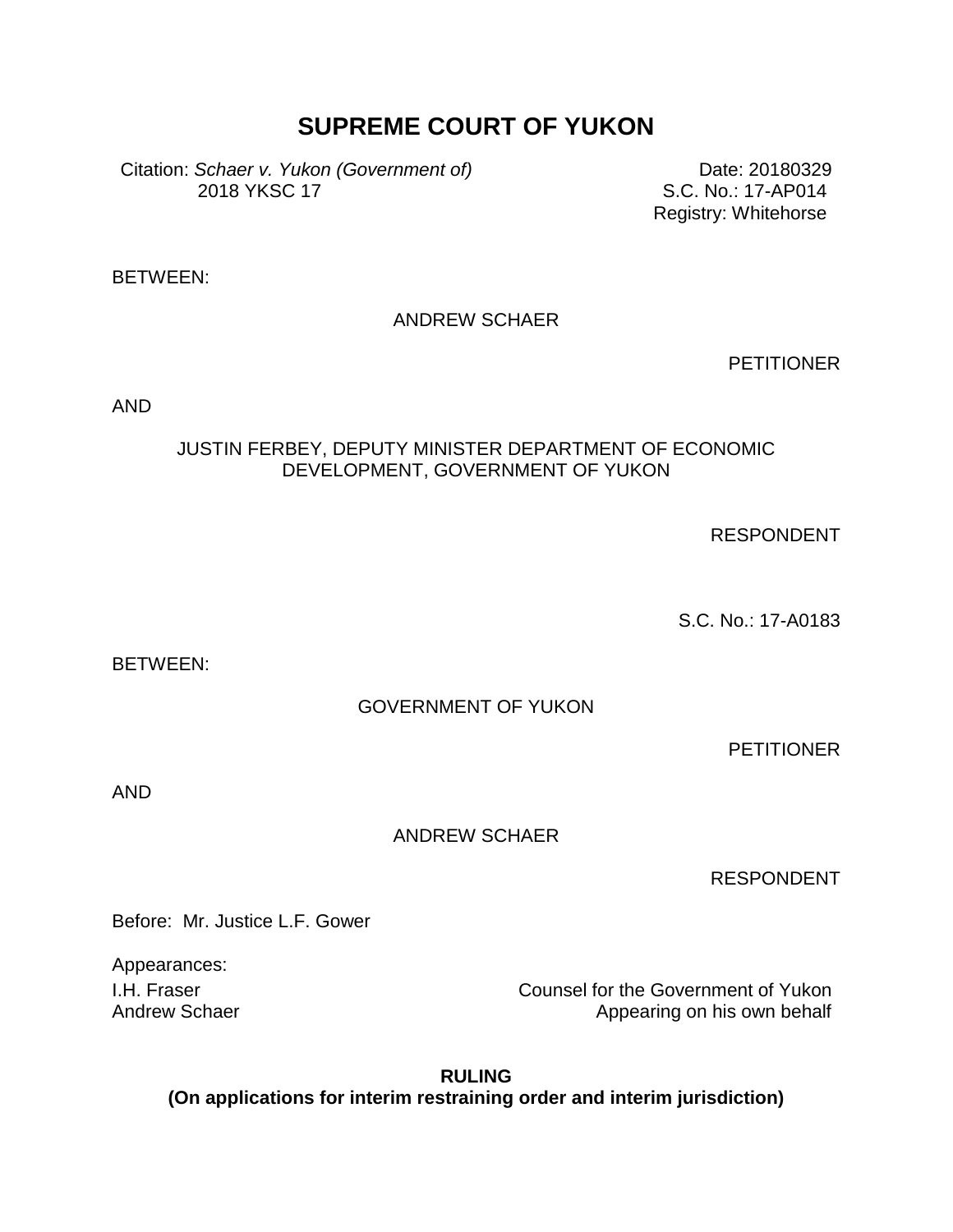#### **INTRODUCTION**

[1] The Government of Yukon (variously referred to here also as "YG") makes two applications for interlocutory relief, one in each of two proceedings. The proceeding filed first in time is *Andrew Schaer v. Justin Ferbey, Deputy Minister Department of Economic Development, Government of Yukon*, S.C. No. 17- AP014 (*Schaer v. Yukon*), and the second is *Government of Yukon v. Andrew Schaer*, S.C. No. 17- A0183 (*Yukon v. Schaer*).

[2] In *Schaer v. Yukon*, Mr. Schaer seeks judicial review of a decision to terminate his employment with YG on November 8, 2017. He alleges that his termination was in retaliation for his "blowing the whistle" on the actions of certain co-workers and a supervisor, which he claims constitute discrimination, bullying and abuse. In this case, YG's interlocutory application is for an interim restraining order prohibiting Mr. Schaer from having any contact with Denise Monkman, a former co-worker, until after the final disposition of that proceeding.

[3] In *Yukon v. Schaer*, YG seeks a permanent injunction preventing Mr. Schaer from publishing details of secret recordings of conversations with co-workers that he made while still employed. In some of these conversations Mr. Schaer himself was involved as a participant, however in others, it appears that he was not. Here, YG's interlocutory application is for an interim injunction prohibiting Mr. Schaer from making public any data or information that came to his knowledge by reason of his employment with YG, unless that disclosure is authorized in advance by this Court or YG.

[4] The Government also seeks court costs in each of the applications.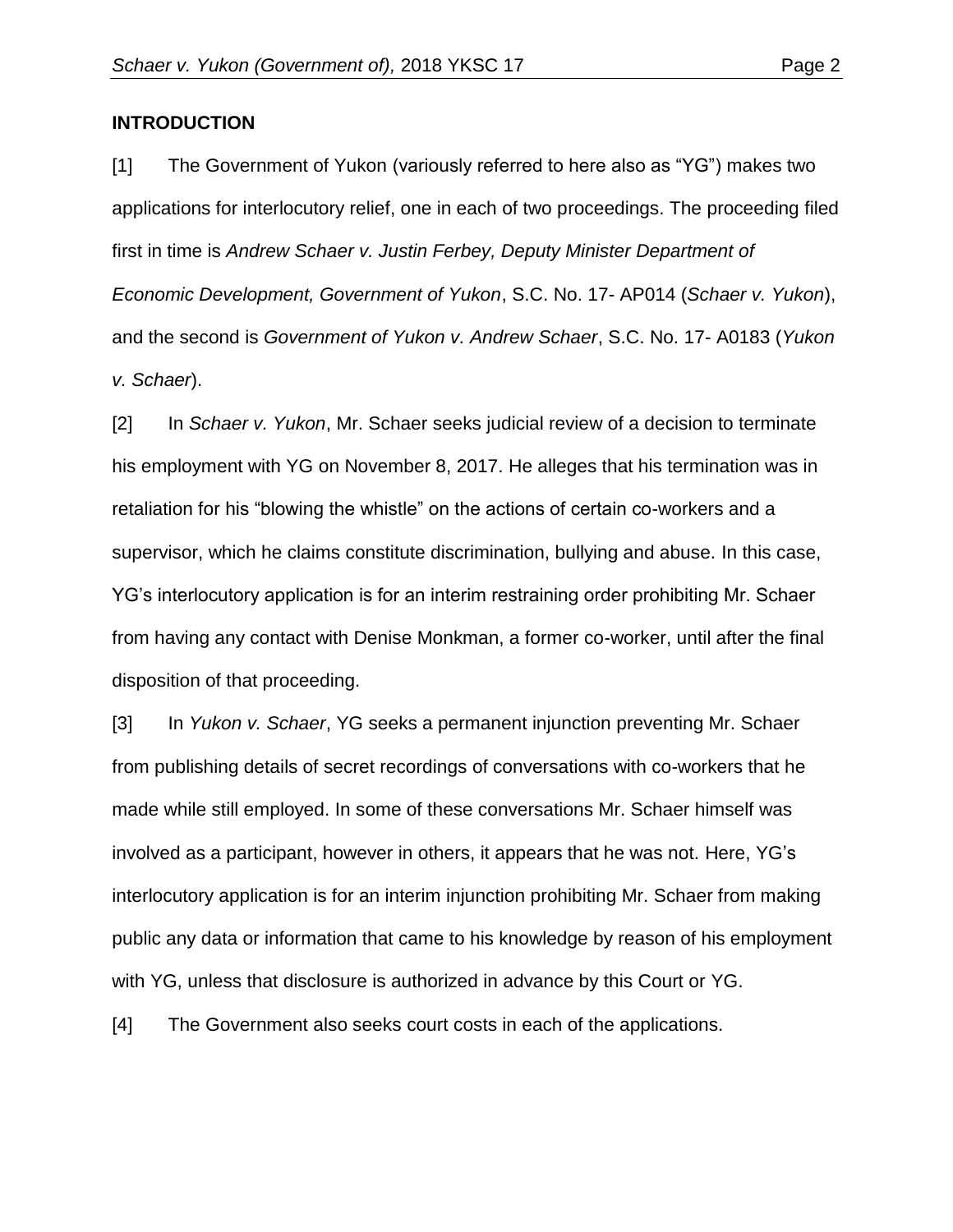[5] Deputy Justice Aston, of this Court, presided over a case management conference on *Schaer v. Yukon* on February 27, 2018. After hearing submissions from the parties, he made the following orders:

- 1) The judicial review was set for a hearing on May 24, 2018;
- 2) There is to be no further material filed or amendments to the material, without the consent of the other side, or an order of this Court;
- 3) Each side is permitted to cross-examine on the material filed, but any crossexamination of Denise Monkman is to be done by counsel on Mr. Schaer's behalf, or by written interrogatories. The cross-examinations, or written interrogatories, are to be completed by April 15, 2018; and
- 4) When the matter proceeds on May 24, 2018, the applicant and respondent will each be limited to two hours for oral argument.

[6] I presided at a case management conference on March 20, 2018 on *Yukon v. Schaer*. At that time, I was made aware by counsel that YG intended to bring its interlocutory applications in each of the two actions, and was content that they be heard together. Counsel further indicated that he had no objection to Mr. Schaer's proposal that his application for judicial review and YG's petition for a permanent injunction be heard together on May 24, 2018. Because the two interlocutory applications are related and arise out of the same factual context, and because it would be a more efficient use of judicial resources, I directed that both be heard together on March 22, 2018. They were, and these are my reasons.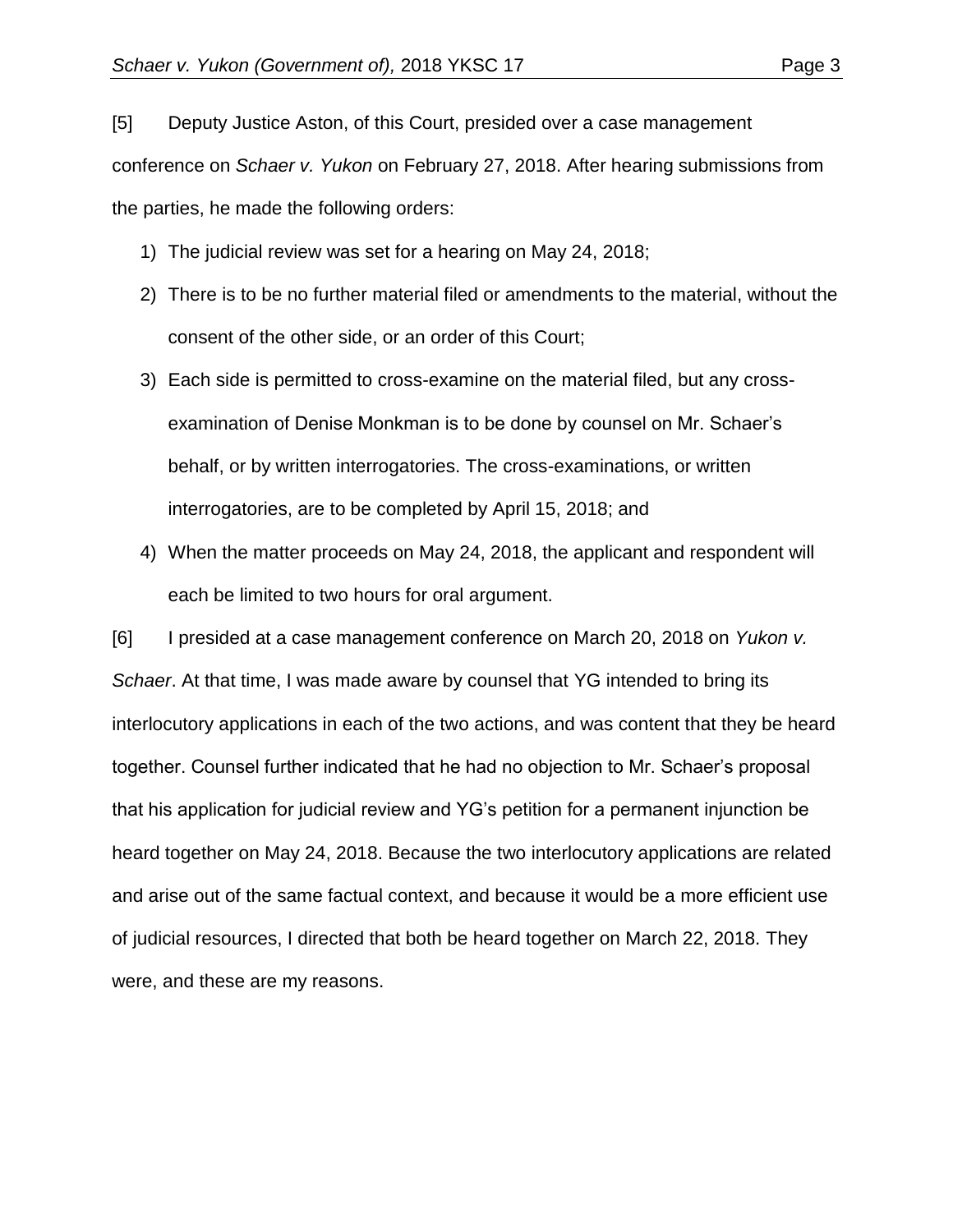[7] Although I have not yet been asked to rule on whether the judicial review should

be heard at the same time as the application for a permanent injunction, for the same reasons, it makes sense to do so, and I so direct.

[8] Because I will be the presiding judge on May 24, 2018, I instruct myself to be

cautious on these interim applications, as I do not wish to appear to prejudge any

matters which may require subsequent findings of fact or conclusions of law. Having

said that, much of the factual context is uncontroversial, and I will set it out next.

## **FACTUAL BACKGROUND**

[9] On May 10, 2017, Mr. Schaer commenced his employment with YG's

Department of Economic Development as a Senior Business Development Advisor. In

doing so, he executed the following "Solemn Affirmation of Office":

I do solemnly and sincerely affirm that I will truly and faithfully and to the best of my skill and knowledge execute and perform the duties that devolve upon me by reason of my appointment or employment in the Public Service, including the duty not to disclose or make known, without due authority in that behalf, any matter that comes to my knowledge by reason of such appointment or employment. (my emphasis)

[10] Mr. Schaer was subject to a period of probation of six months, which was set to expire November 9, 2017. On November 3, 2017, this period of probation was extended a further six months to May 9, 2018 (The letter extending the probation is actually dated October 26, 2017, however, it was not delivered to Mr. Schaer until November 3, 2017). [11] There is a dispute between the parties about whether Mr. Schaer's job performance was appropriately evaluated, as required by s. 17.11 of the *Collective* 

*Agreement* between YG and the Public Service Alliance of Canada. Mr. Schaer

effectively argues that he only had one such evaluation meeting with his supervisor,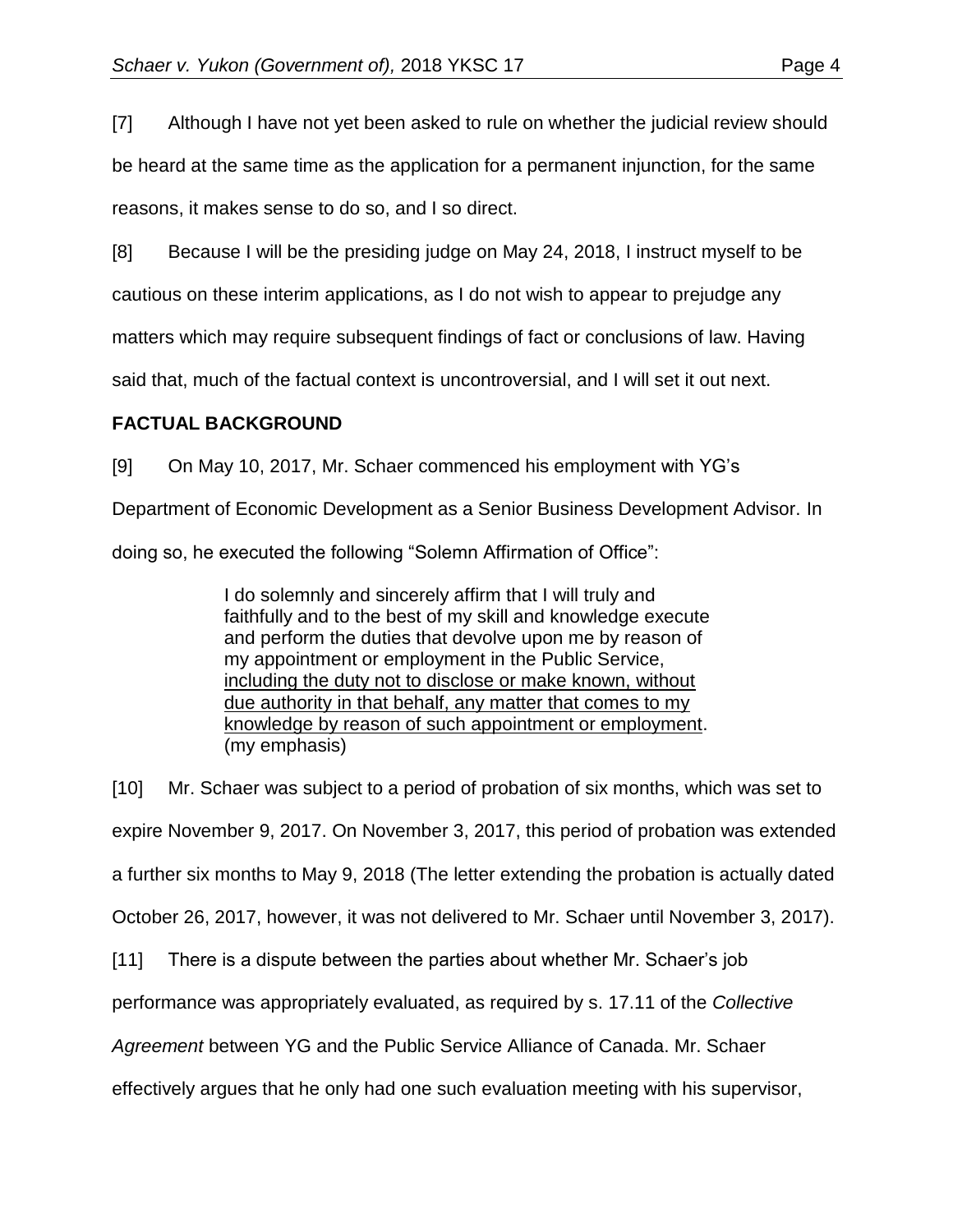Eddie Rideout, on June 20, 2017, and received no indication that his performance was unsatisfactory prior to the decision to extend his probation. YG's representative, Deputy Minister Justin Ferbey ("DM Ferbey"), has deposed that there were multiple meetings and communications regarding Mr. Schaer's performance:

- 1) June 20, 2017 meeting between Mr. Schaer and Mr. Rideout;
- 2) July 18, 2017 meeting between Mr. Schaer and Mr. Rideout;
- 3) July 19, 2017 follow-up email from Mr. Rideout to Mr. Schaer regarding their meeting the previous day;
- 4) August 3, 2017 meeting between Mr. Schaer and Mr. Rideout; and
- 5) October 20, 2017 meeting between Mr. Schaer and DM Ferbey.

[12] As stated, the meeting to extend Mr. Schaer's probation was held on November 3, 2017. Mr. Schaer met with Mr. Rideout and Assistant Deputy Minister, Stephen Rose ("ADM Rose"). According to ADM Rose's notes of that meeting, Mr. Rideout initially indicated to Mr. Schaer that the extension was not punitive, but was intended to address issues such as Mr. Schaer's ability to listen, his "taking over" of meetings, and getting to understand the needs and interests of the Departments' clients. Mr. Rideout indicated that Mr. Schaer's communication style was being perceived by others as "aggressive". [13] Immediately after that meeting, Mr. Schaer requested a follow-up meeting with ADM Rose, alone, and attempted to persuade him to rescind the letter extending his probation. During the meeting, Mr. Schaer showed ADM Rose a list of quotes that he had on his cell phone, which I understand were presumably quotes of statements made by his supervisor or other co-workers. ADM Rose described Mr. Schaer as being "clearly agitated" during the meeting and it was his impression that Mr. Schaer showed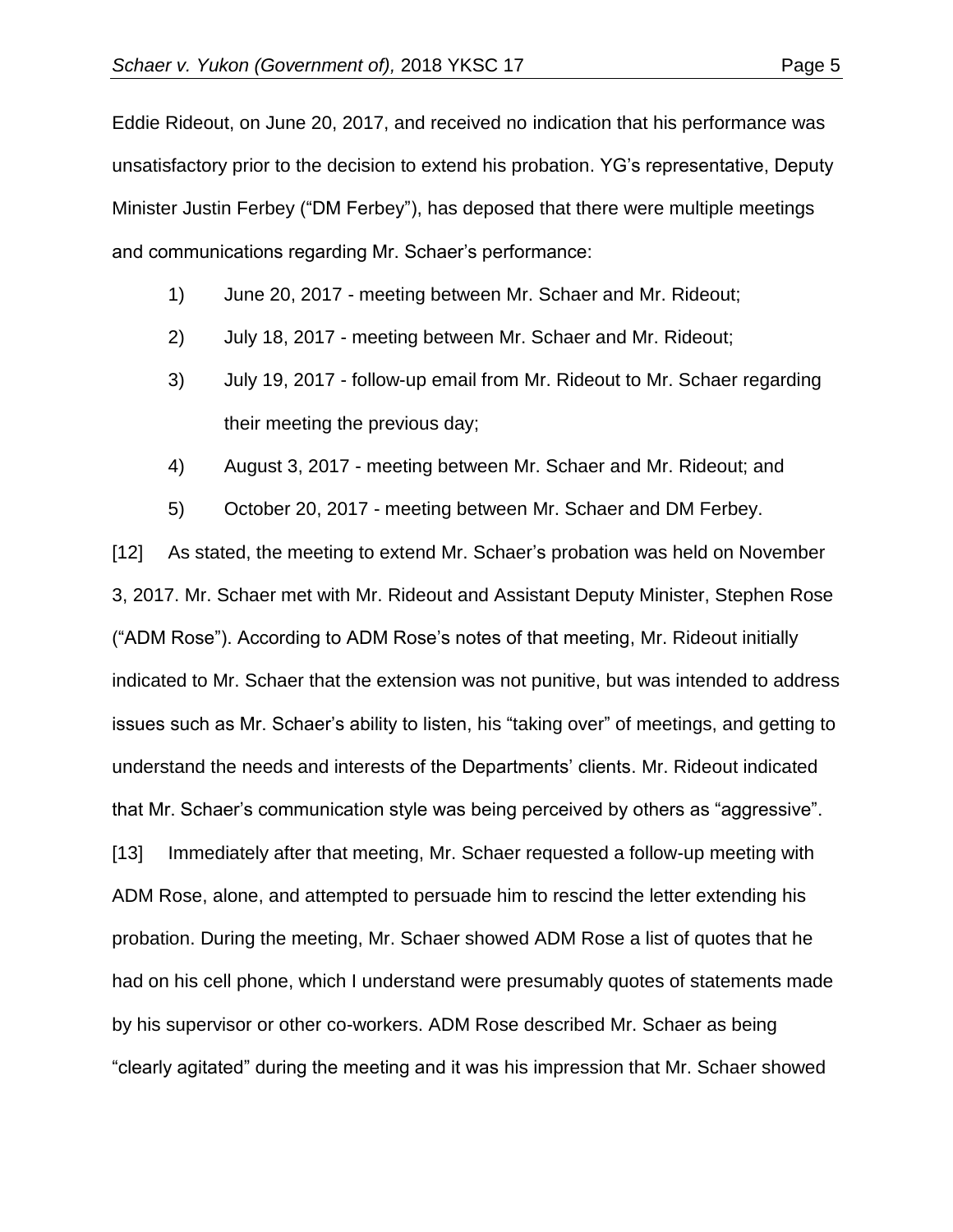him the quotes on his cell phone to try to threaten him into taking back the extension letter and passing him through probation, in order to avoid publication of the quotes. [14] Later that day, at 2:56 p.m., Mr. Schaer sent an email to DM Ferbey, ADM Rose and the Minister of Economic Development, Ranj Pillai. In the email, Mr. Schaer admits that, since commencing his employment, he has been both documenting and digitally sound recording his conversations and meetings "with all internal and external stakeholders". He again complained that his job performance had not been properly assessed pursuant to s.17.11 of the *Collective Agreement*. Mr. Schaer also went on to relay, by my count, 23 allegations about statements and conduct of Mr. Rideout, and other co-workers, which he implied were inappropriate and were examples of his employer's "heavy-handed tactics". Once again, he asked the recipients to rescind the letter extending his probation:

> … failing which, I shall forthwith avail myself of both civil remedies (including litigation) and those afforded me pursuant to the Collective Agreement.

[15] On November 4, 2017, Mr. Schaer alleges that he was examined at the Whitehorse General Hospital for severe chest pain and shortness of breath. He claims to have been diagnosed with Precordial Catch Syndrome ("PCS"), which he describes as a stress-related, painful medical condition which further triggers severe anxiety. He believes that the PCS is the direct result of the stress he experienced as a result of the discrimination and workplace wrongdoings, as well as Mr. Rideout's interference with his employment.

[16] Further, after Mr. Schaer was given the letter extending his probation period on November 3, 2017, he was invited to meet with his supervisors to discuss how to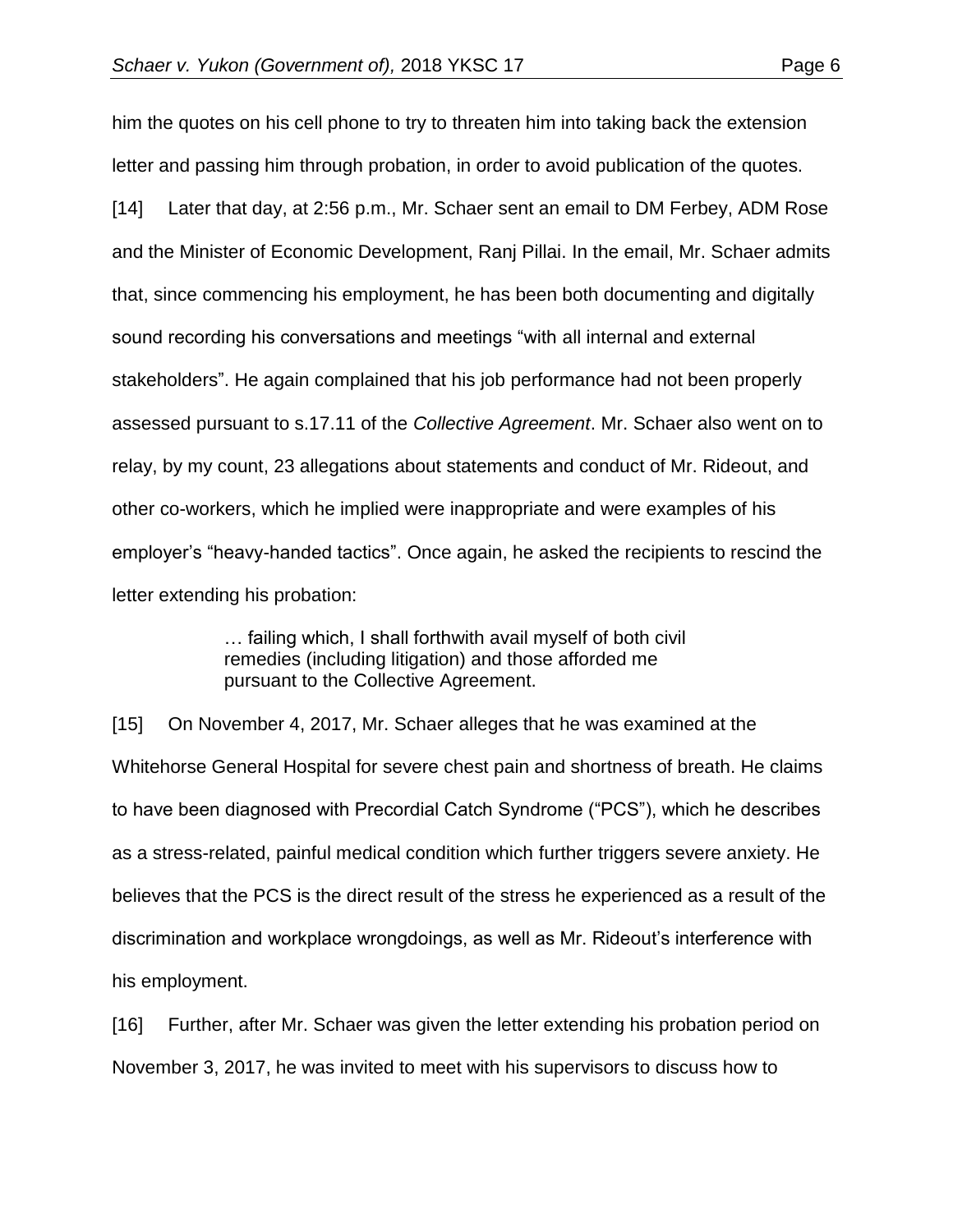On the advice of counsel, I must respectfully decline to engage in any further discussion relating either directly or indirectly to either our meeting of November 3, 2017 or the Deputy Minister's letter [extending the probation, which was dated October 26, 2017].

[17] On November 8, 2017, DM Ferbey met with Mr. Schaer and provided him with a letter of the same date "releasing" him on probation, pursuant to s. 104 of the *Public Service Act*, effective immediately. In the letter, DM Ferbey said that Mr. Schaer's digital recording of meetings and conversations without consent was "highly inappropriate" and had "irreparably damaged the Government of Yukon's trust and confidence in [him] as an employee". DM Ferbey further stated that Mr. Schaer had the right to appeal that decision by written notice to himself within 10 days.

[18] Later on November 8, 2017, Mr. Schaer met with a representative of the Yukon Employees Union ("YEU"), Dan Robinson, to discuss his release on probation. According to Mr. Schaer, Mr. Robinson stated that, because he had not apprised the YEU of the alleged workplace discrimination and wrongdoings when they first occurred, the union could not represent him in a grievance of same. Mr. Robinson further advised Mr. Schaer that the employer had the right to reject an employee on probation. Mr. Schaer unsuccessfully appealed that decision to Ms. Robyn Benson, the National President of the Public Service Alliance of Canada, and currently takes the position that the YEU has breached its "duty of fair representation" in failing to take on his grievance.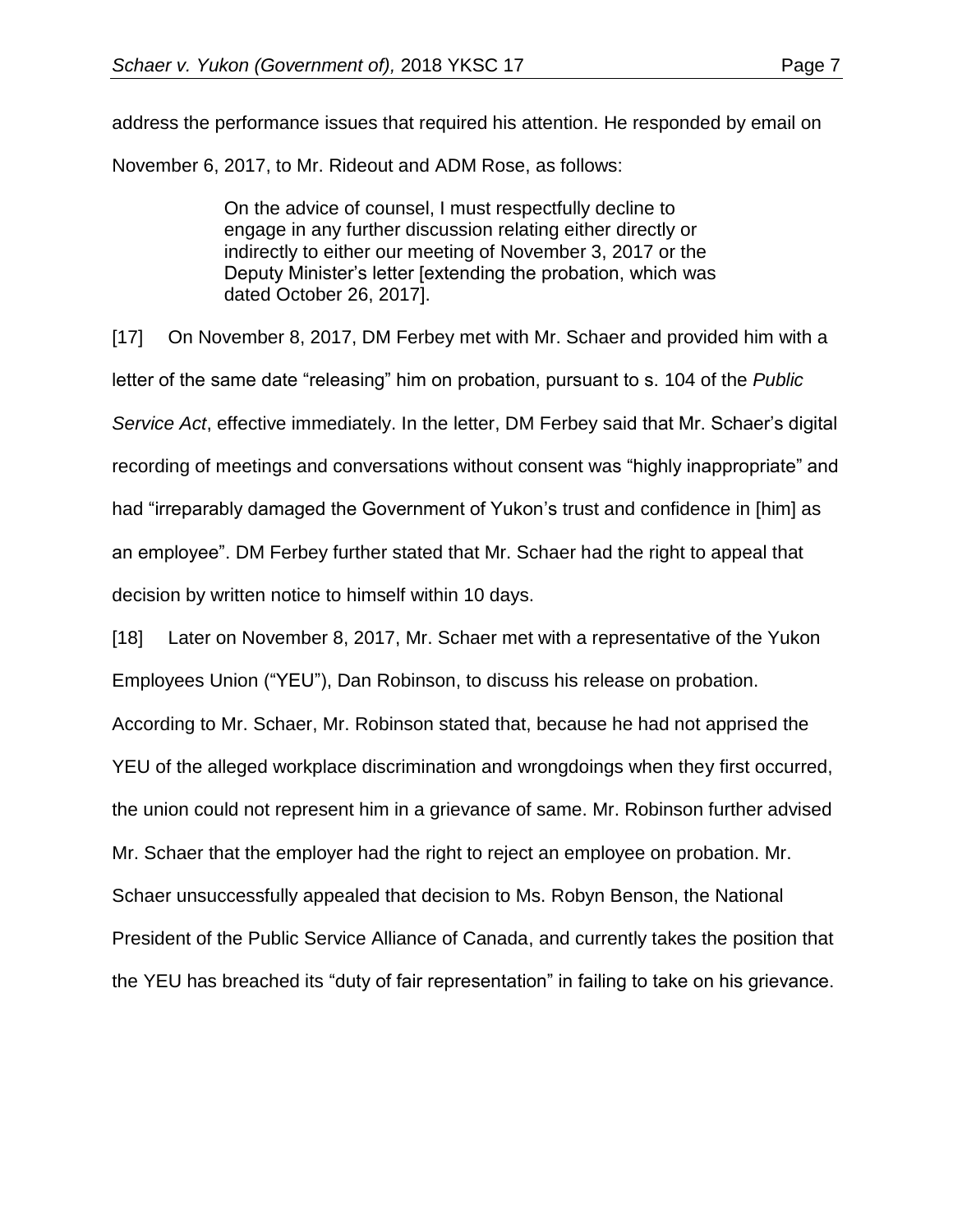[19] Mr. Schaer appealed the release on probation to DM Ferbey and attended a hearing with him on December 12, 2017. On December 27, 2017, DM Ferbey provided Mr. Schaer with his written decision not to reinstate his employment.

[20] It is uncontested by Mr. Schaer that beginning on November 30, 2017, and continuing through to and including March 8, 2018, he has been publishing information from his secret recordings of his supervisor and co-workers via a Twitter account, a website and his email address. By my count, there were approximately 28 such separate publications. I understand that in some of these communications Mr. Schaer has posted links to the actual recordings, the transcripts of those recordings, and to a copy of the affidavit he filed in support of his petition in *Schaer v. Yukon.* Mr. Schaer alleges that various statements made by his supervisor and co-workers constitute racial discrimination against Aboriginal persons, linguistic discrimination against Francophones, and religious discrimination against Christians.

[21] The allegations regarding religious and Francophone discrimination were included in Mr. Schaer's email to DM Ferbey, ADM Rose and Minister Pillai dated November 3, 2017. However, the allegation regarding racial discrimination was not. Mr. Schaer maintains the position that the Government has not investigated any of these allegations of workplace misconduct. On the other hand, DM Ferbey has deposed that he directed Mr. Schaer's allegations to be "fully investigated" and that he is advised by his Director of Human Resources, Charmaine Cheung, that this was done. He further deposed that he is familiar with the outcomes of those investigations and is satisfied that "appropriate corrective measures were taken wherever [those] were required". It is unclear whether these investigations included the allegation of racial discrimination.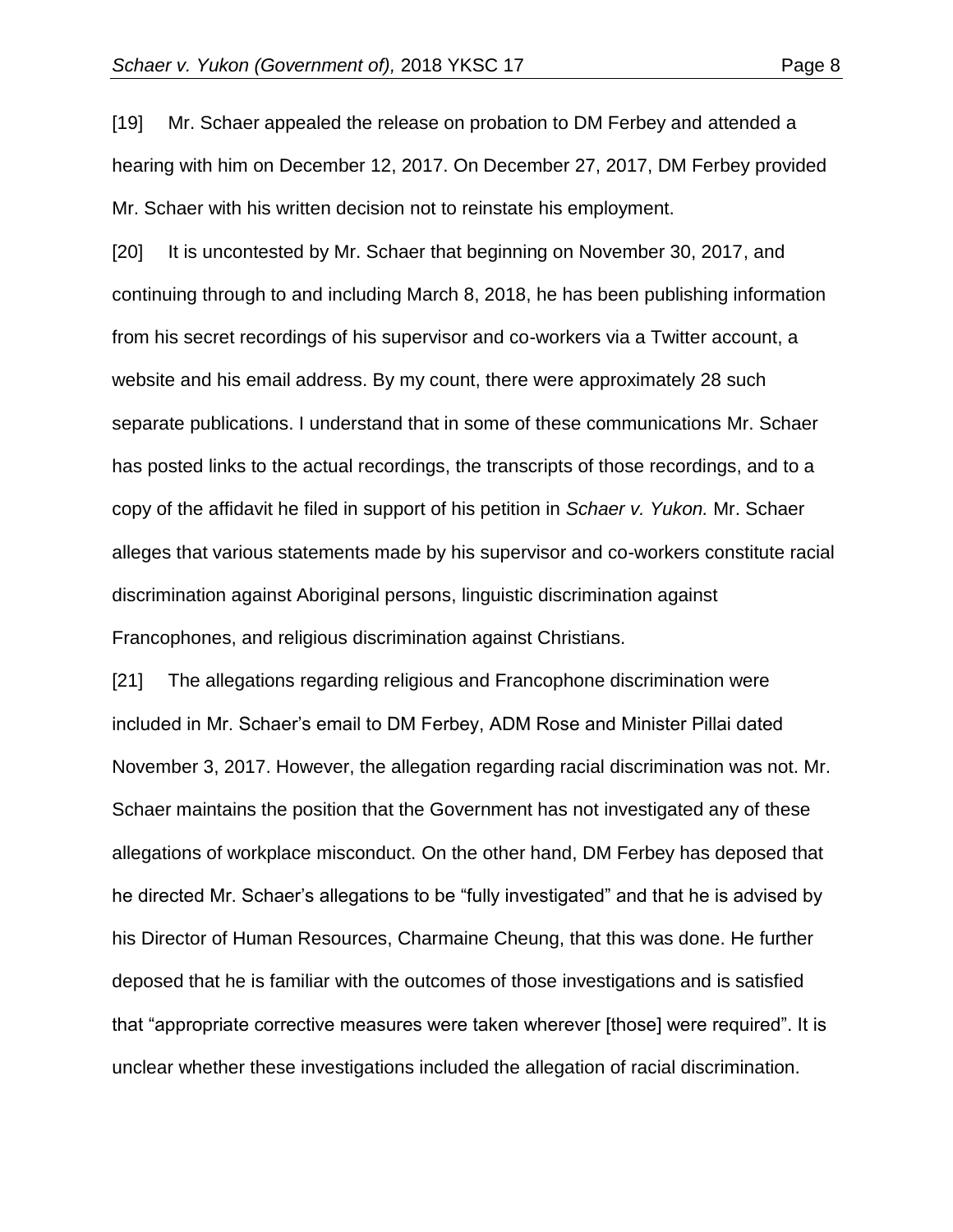#### **LAW**

#### *1. The interim injunction*

[22] The law applicable to each of these interim applications is not controversial.

[23] To obtain an interim injunction, the applicant must demonstrate on a balance of probabilities that:

- 1) There is a serious question to be tried, in the sense that the application is neither frivolous nor vexatious. Whether this test has been satisfied should be determined by the court on the basis of "common sense and an extremely limited review of the case on the merits";
- 2) The applicant will suffer irreparable harm if the interim relief is not granted; and
- 3) On an assessment of the balance of convenience, the applicant would suffer greater harm from the refusal of the interim injunction, pending a decision on the merits, than the respondent would, if one were granted.

*RJR – MacDonald Inc. v. Canada (Attorney General)*, [1994] 1 S.C.R. 31, ("*RJR*") at paras. 78 through 80.

[24] As I understood him, and I confess that it was not always easy to do so, Mr. Schaer's submissions on this three-part test focused principally on the issue of whether there is a serious question to be tried. In particular, Mr. Schaer repeatedly submitted that YG's application for a permanent and an interim injunction against him "discloses no reasonable claim; is unnecessary, scandalous, frivolous, or vexatious and/or is an abuse of process and therefore should be dismissed pursuant to Rule 20(26)(a), (b) and (d)", of the *Rules of Court*. At the case management conference on March 20, 2018, I reminded Mr. Schaer that in order to have a proceeding struck on any of these bases,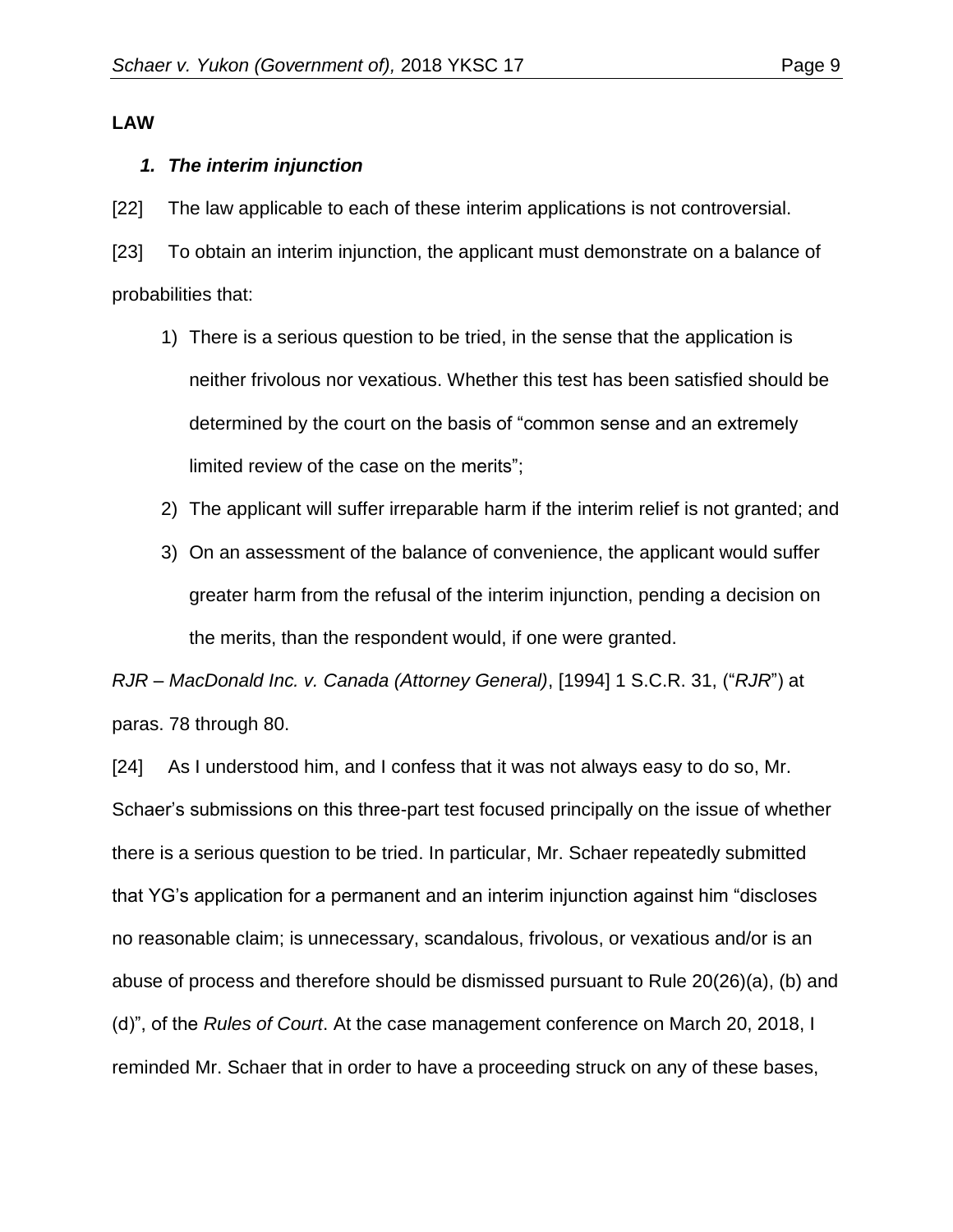he would have to bring an application, which he has not done. Nevertheless, I can take into account whether the legal question to be litigated on May 24, 2018 is a serious one, and that in turn requires a consideration of whether YG's case on the merits is "frivolous or vexatious". I am also to use my common sense here and not engage in a detailed examination of the merits.

[25] Almost all of Mr. Schaer's submissions in this regard turn on the "whistleblower" exception to the "duty of loyalty" owed by a public servant who is critical of the government he or she serves. The leading case in this regard is *Fraser v. Canada (Public Service Staff Relations Board)*, [1985] 2 S.C.R. 455 ("*Fraser*"), which

summarized the law in this area as follows:

41 ... As a general rule, federal public servants should be loyal to their employer, the Government of Canada. The loyalty owed is to the Government of Canada, not the political party in power at any one time. A public servant need not vote for the governing party. Nor need he or she publicly espouse its policies. And indeed, in some circumstances a public servant may actively and publicly express opposition to the policies of a government. This would be appropriate if, for example, the Government were engaged in illegal acts, or if its policies jeopardized the life, health or safety of the public servant or others, or if the public servant's criticism had no impact on his or her ability to perform effectively the duties of a public servant or on the public perception of that ability. But, having stated these qualifications (and there may be others), it is my view that a public servant must not engage, as the appellant did in the present case, in sustained and highly visible attacks on major Government policies. In conducting himself in this way the appellant, in my view, displayed a lack of loyalty to the Government that was inconsistent with his duties as an employee of the Government. (my emphasis)

[26] In *Read v. Canada (Attorney General)*, 2006 FCA 283 ("*Read*"), the Federal

Court of Appeal recognized that *Fraser* continues to be good law. Even though it was a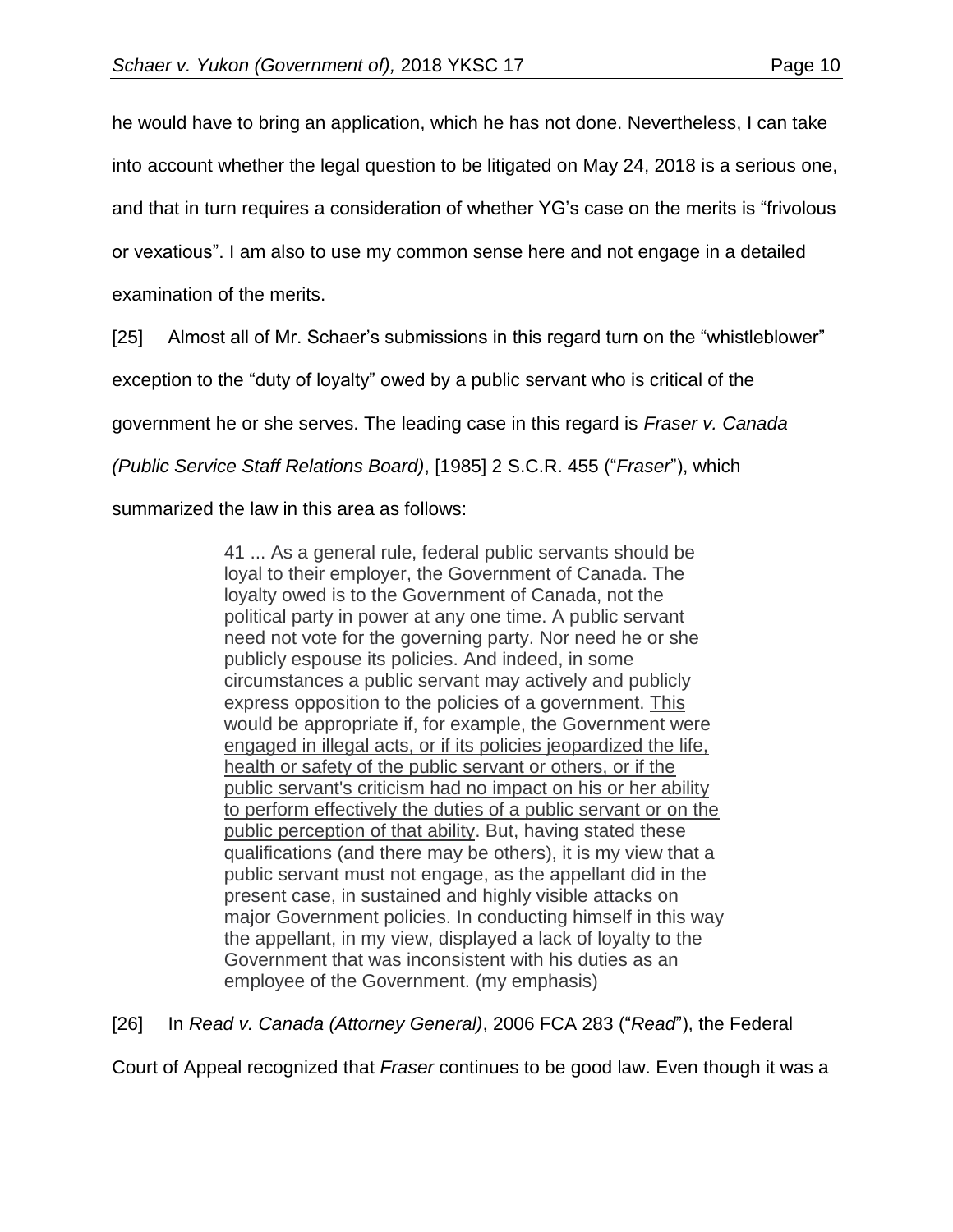pre-*Charter* case, the Court recognized that the common law duty of loyalty, as

enunciated in that case, constitutes a reasonable limit under s. 1 of the *Charter of* 

*Rights and Freedoms,* to the freedom of expression under s. 2 (para. 109). The Court

also commented as follows:

…

While the freedom of public servants and, in the present case, members of the RCMP, to speak out is protected in common law and by the Charter, the "whistleblower" defence must be used responsibly. It is not a license for disgruntled employees to breach their common law duty of loyalty or their oath of secrecy. In this case, the confidential documents disclosed by the applicant … do not disclose either an illegal act by the RCMP or a practice or policy which endangers the life, health or safety of the public … (emphasis already added) (para. 52)

[27] The Federal Court of Appeal in *Read* also commented on the purpose of the

*Fraser* exceptions to the common law duty of loyalty as follows:

119 … It is important to remind ourselves that the purpose of the exceptions formulated in *Fraser*, is not to encourage or allow public servants to debate issues as if they were ordinary members of the public, unencumbered by responsibilities to their employer. Rather, the purpose of the exceptions, as I understand them, is to allow public servants to expose, **in exceptional circumstances**, government wrongdoing. It appears to me that the exceptions are sufficiently broad to allow public servants to speak out when circumstances arise where disclosure must take precedence over the duty of loyalty. (my emphasis)

### *2. The interim restraining order*

[28] YG submitted that this court, as a superior court, has inherent jurisdiction to

impose an interim restraining order prohibiting Mr. Schaer from having contact with Ms.

Monkman until the judicial review proceeding is finally disposed of. I did not understand

Mr. Schaer to take any issue with that proposition. Indeed, his written submission made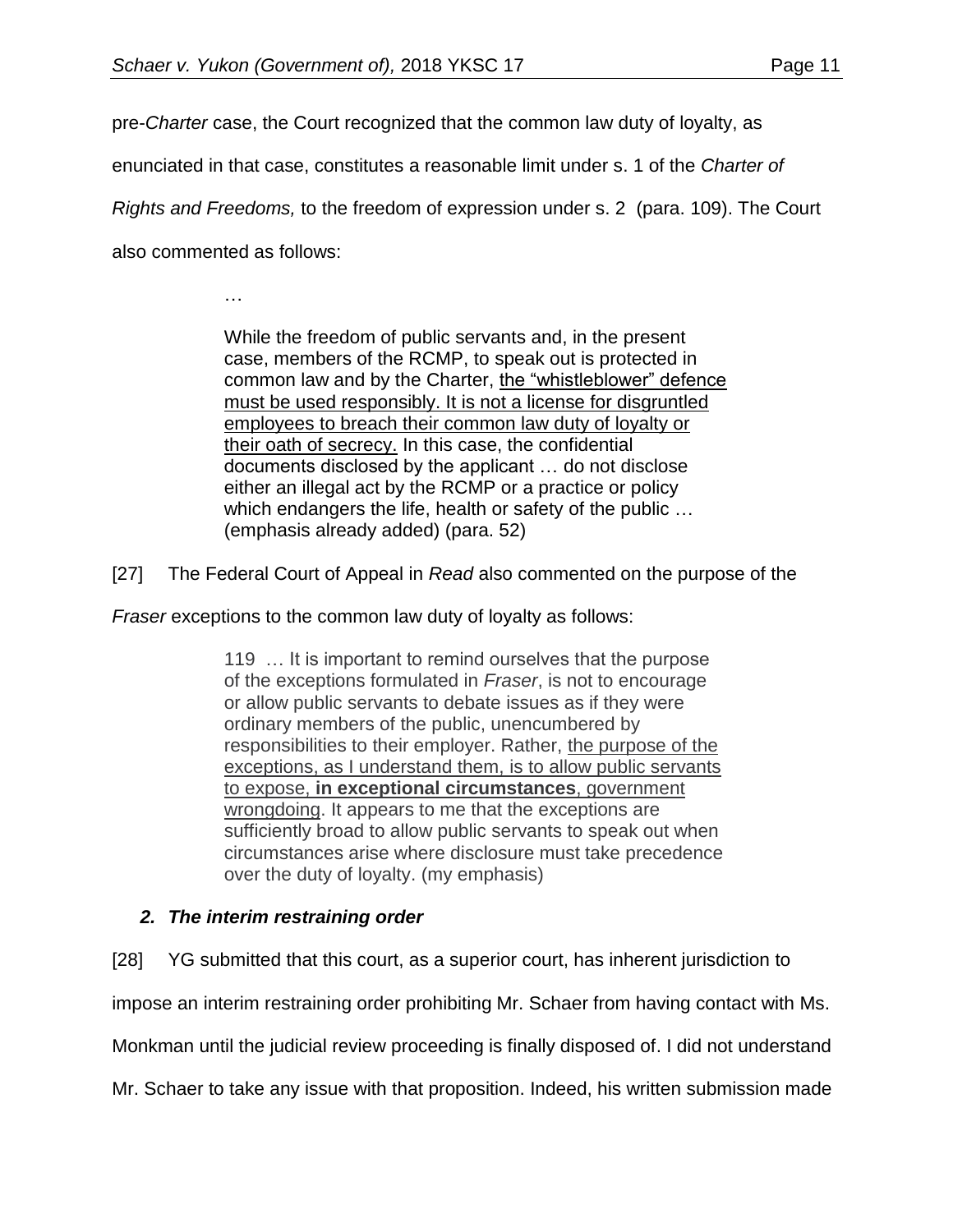no reference whatsoever to the interim restraining order. In *R. v. Caron,* 2011 SCC 5,

the Supreme Court defined the inherent jurisdiction of a superior court as follows:

24The inherent jurisdiction of the provincial superior courts, is broadly defined as "a residual source of powers, which the court may draw upon as necessary whenever it is just or equitable to do so": I. H. Jacob, "The Inherent Jurisdiction of the [page 94] Court" (1970), 23 *Curr. Legal Probs.* 23, at p. 51. These powers are derived "not from any statute or rule of law, but from the very nature of the court as a superior court of law" (Jacob, at p. 27) to enable "the judiciary to uphold, to protect and to fulfil the judicial function of administering justice according to law in a regular, orderly and effective manner" (p. 28). In equally broad language Lamer C.J., citing the Jacob analysis with approval (*MacMillan Bloedel Ltd. v. Simpson*, [\[1995\] 4 S.C.R. 725,](https://advance.lexis.com/search/?pdmfid=1505209&crid=2e41c632-ad0d-4eaf-9780-77fe7860b382&pdsearchterms=2011+SCC+5%2C&pdicsfeatureid=1517129&pdstartin=hlct%3A1%3A11&pdtypeofsearch=searchboxclick&pdsearchtype=SearchBox&pdqttype=and&pdpsf=%3A%3A1&ecomp=44gt9kk&earg=pdpsf&prid=c47e603d-5e86-4230-a5bb-8fb62ae1abd1) at paras. 29-30), referred to "those powers which are essential to the administration of justice and the maintenance of the rule of law", at para. 38. See also *R. v. Cunningham*, [2010](https://advance.lexis.com/search/?pdmfid=1505209&crid=2e41c632-ad0d-4eaf-9780-77fe7860b382&pdsearchterms=2011+SCC+5%2C&pdicsfeatureid=1517129&pdstartin=hlct%3A1%3A11&pdtypeofsearch=searchboxclick&pdsearchtype=SearchBox&pdqttype=and&pdpsf=%3A%3A1&ecomp=44gt9kk&earg=pdpsf&prid=c47e603d-5e86-4230-a5bb-8fb62ae1abd1)  [SCC 10, \[2010\] 1 S.C.R. 331,](https://advance.lexis.com/search/?pdmfid=1505209&crid=2e41c632-ad0d-4eaf-9780-77fe7860b382&pdsearchterms=2011+SCC+5%2C&pdicsfeatureid=1517129&pdstartin=hlct%3A1%3A11&pdtypeofsearch=searchboxclick&pdsearchtype=SearchBox&pdqttype=and&pdpsf=%3A%3A1&ecomp=44gt9kk&earg=pdpsf&prid=c47e603d-5e86-4230-a5bb-8fb62ae1abd1) at para. 18, *per* Rothstein J., relying on the Jacob analysis, and *Canada (Human Rights Commission) v. Canadian Liberty Net*, [\[1998\] 1 S.C.R. 626,](https://advance.lexis.com/search/?pdmfid=1505209&crid=2e41c632-ad0d-4eaf-9780-77fe7860b382&pdsearchterms=2011+SCC+5%2C&pdicsfeatureid=1517129&pdstartin=hlct%3A1%3A11&pdtypeofsearch=searchboxclick&pdsearchtype=SearchBox&pdqttype=and&pdpsf=%3A%3A1&ecomp=44gt9kk&earg=pdpsf&prid=c47e603d-5e86-4230-a5bb-8fb62ae1abd1) at paras. 29-32.

### **ANALYSIS**

### *1. The interim injunction*

[29] As stated, almost all of Mr. Schaer's submissions on this point turned on whether there is a "serious question" to be litigated on May 24, 2018. He says that YG's application for a permanent injunction preventing him from publishing any further data or information obtained during his employment is a frivolous and vexatious one, primarily because he falls within the whistleblower exception to the duty of loyalty. I reject that argument at this interim stage for four reasons.

[30] First, it must be remembered that this issue is yet to be fully argued on May  $24<sup>th</sup>$ . For present purposes, I perceive my role as deciding whether the Government raises a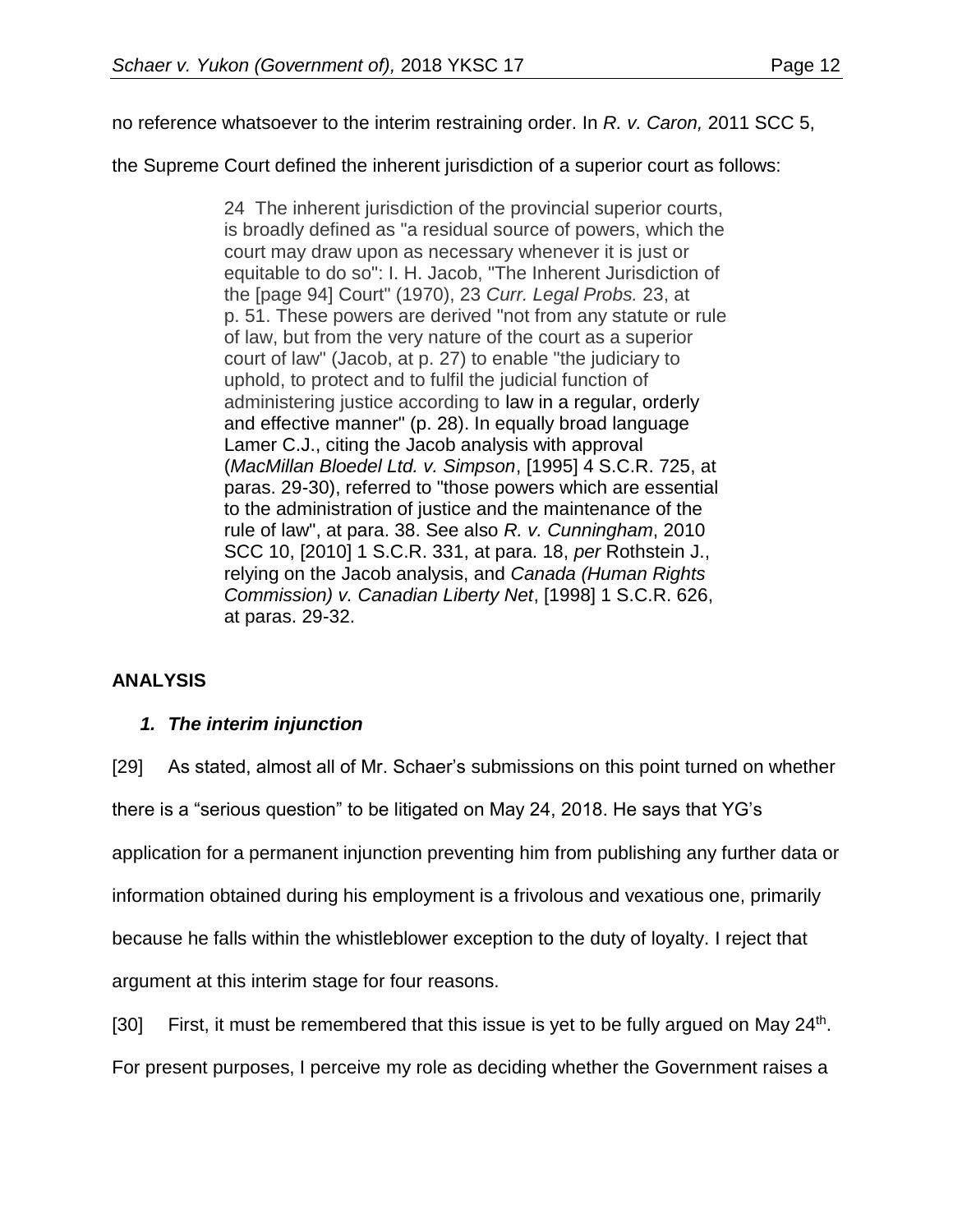fairly arguable issue, and not to decide finally the outcome of that issue now. Second, the whistleblower exception or defence is not absolute. Rather, it requires a balancing of interests. For example, as in *Read*, cited above, if a purported "whistleblower" has used the threat of going public with allegations of misconduct to protect himself from discipline or termination, then the defence is unlikely to succeed (para. 86). Third, it must also be remembered that YG is not seeking to undo what has already been done by Mr. Schaer in making public his various allegations. Rather, it is to prevent him from making further disclosures of confidential information acquired during his employment. In this regard, there is absolutely no evidence in the record that any further disclosures which Mr. Schaer might seek to make would meet the *Fraser* test, cited above, established by the Supreme Court of Canada to justify same. Finally, I am not persuaded on a balance of probabilities that Mr. Schaer can argue on May 24<sup>th</sup> that he was terminated because of his threat to publish the allegations in his email to the DM, ADM and Minister of November 3, 2018. A close reading of that email does not disclose any such threat.

[31] I pause here to deal briefly with an argument Mr. Schaer raised regarding his health issue. Once again, I am not sure I understand his argument. Mr. Schaer pointed to the passage I quoted above from *Fraser* which talks about the whistleblower exception potentially being engaged where policies of the Government have "jeopardized the life, health or safety of the public servant or others". Mr. Schaer seemed to suggest that, because he had been diagnosed at the Whitehorse General Hospital with PCS on November 4, 2017, this somehow supports the legitimacy of his whistleblower argument. However, I must reject this submission as well. First, there is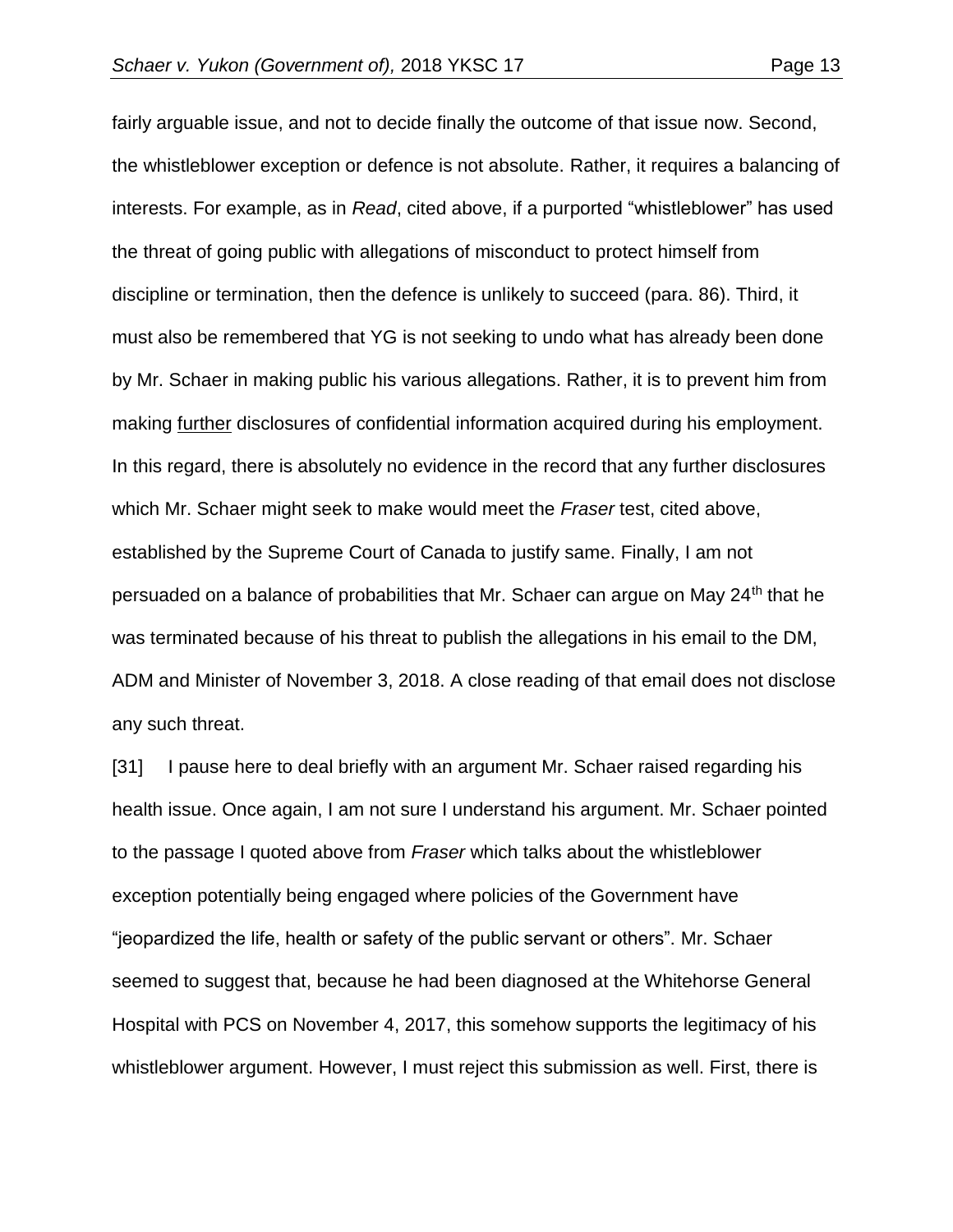absolutely no evidence that any "policies" of YG were threatening Mr. Schaer's health.

Without prejudging anything, it would seem that Mr. Schaer was reacting to the stress of

his probation being extended. At that point, his employment had not yet been

terminated. Second, to the extent that Mr. Schaer alleged, in his email of November 3,

2017, that his supervisor and co-workers performed various illegal or discriminatory

acts, there is no evidence that these acts adversely affected his health in any way at the

time they allegedly occurred. Third, Mr. Schaer cannot argue that his health was

jeopardized by YG's reaction to his threat to go public with these allegations, because

he had not yet made any such threat.

[32] With respect to irreparable harm, I agree with YG's counsel that a public authority

generally has a lighter onus than a private applicant. In *RJR*, cited above, the Supreme

Court said as much:

In the case of a public authority, the onus of demonstrating irreparable harm to the public interest is less than that of a private applicant. This is partly a function of the nature of the public authority and partly a function of the action sought to be enjoined. The test will nearly always be satisfied simply upon proof that the Authority is charged with the duty of promoting or protecting the public interest and upon some indication that the impugned legislation, regulation, or activity was undertaken pursuant to that responsibility. Once these minimal requirements have been met, the court should in most cases assume that irreparable harm to the public interest would result from the restraint of that action. (p. 346)

[33] Further, when dealing with a breach of confidentiality, irreparable harm is effectively presumed. As YG's counsel submitted, the loss of confidentiality is itself a detriment, even if the information disclosed has no commercial value, or causes no monetary loss: *Cadbury Schweppes Inc. v. FBI Foods Ltd.*, [1999] 1 S.C.R. 142, at

p. 176.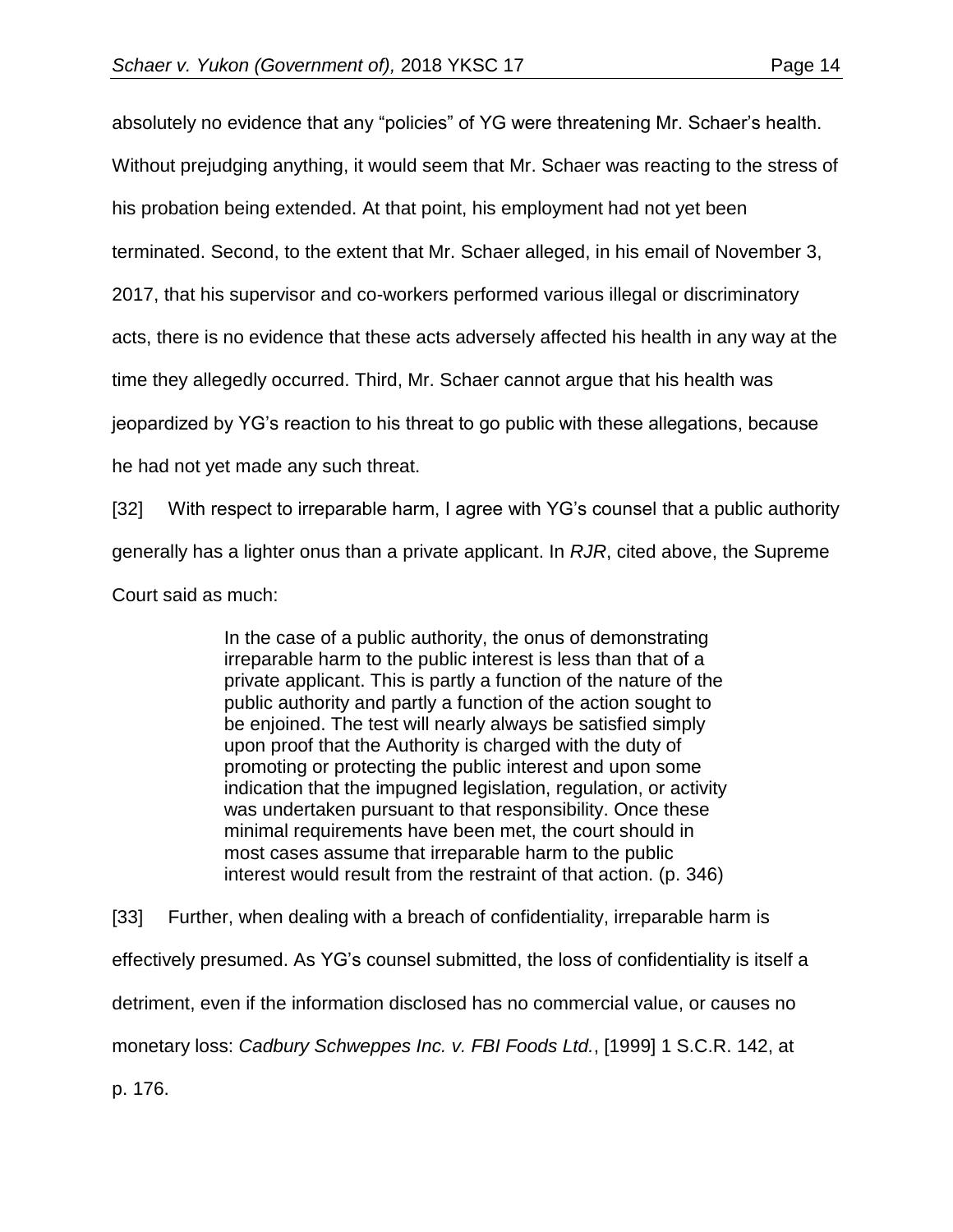[34] Finally, in addressing the balance of convenience, it seems abundantly clear to me that if an interim injunction is not granted, by the time this Court hears the main application for the permanent injunction, the issue may well be moot, because Mr. Schaer may have disclosed all the remaining confidential information that he has,

leaving nothing for the permanent injunction to protect. By that stage, the potential damage to YG will be done. On the other hand, if an interim injunction is granted, then Mr. Schaer will simply be restrained for a relatively brief period of time from disclosing further confidential information, without prejudice to his right to argue that his termination of employment was unjust, when the judicial review is fully argued.

[35] To the extent that Mr. Schaer feels it is necessary to disclose further confidential information in order to make his case on the judicial review, or to respond to the Government's application for a permanent injunction, then I grant him leave to file further supplementary affidavit material, but I direct that it immediately be sealed upon filing. Of course, Mr. Schaer will have to comply with the case management order of Deputy Justice Aston of February 27, 2018, that no further material shall be filed without the consent of the other side or an order of the court. If necessary, Mr. Schaer can make the application to the Court by way of a requisition, however I fully expect that in the circumstances, YG's counsel would consent to the filing of supplementary materials which are relevant.

#### *2. The interim restraining order*

[36] Only one legitimate issue was raised on this question. YG's counsel acknowledged at the hearing on March 22, 2018, that he had included in affidavit #3 of DM Ferbey (filed March 19, 2018) two emails he received from Mr. Schaer, both dated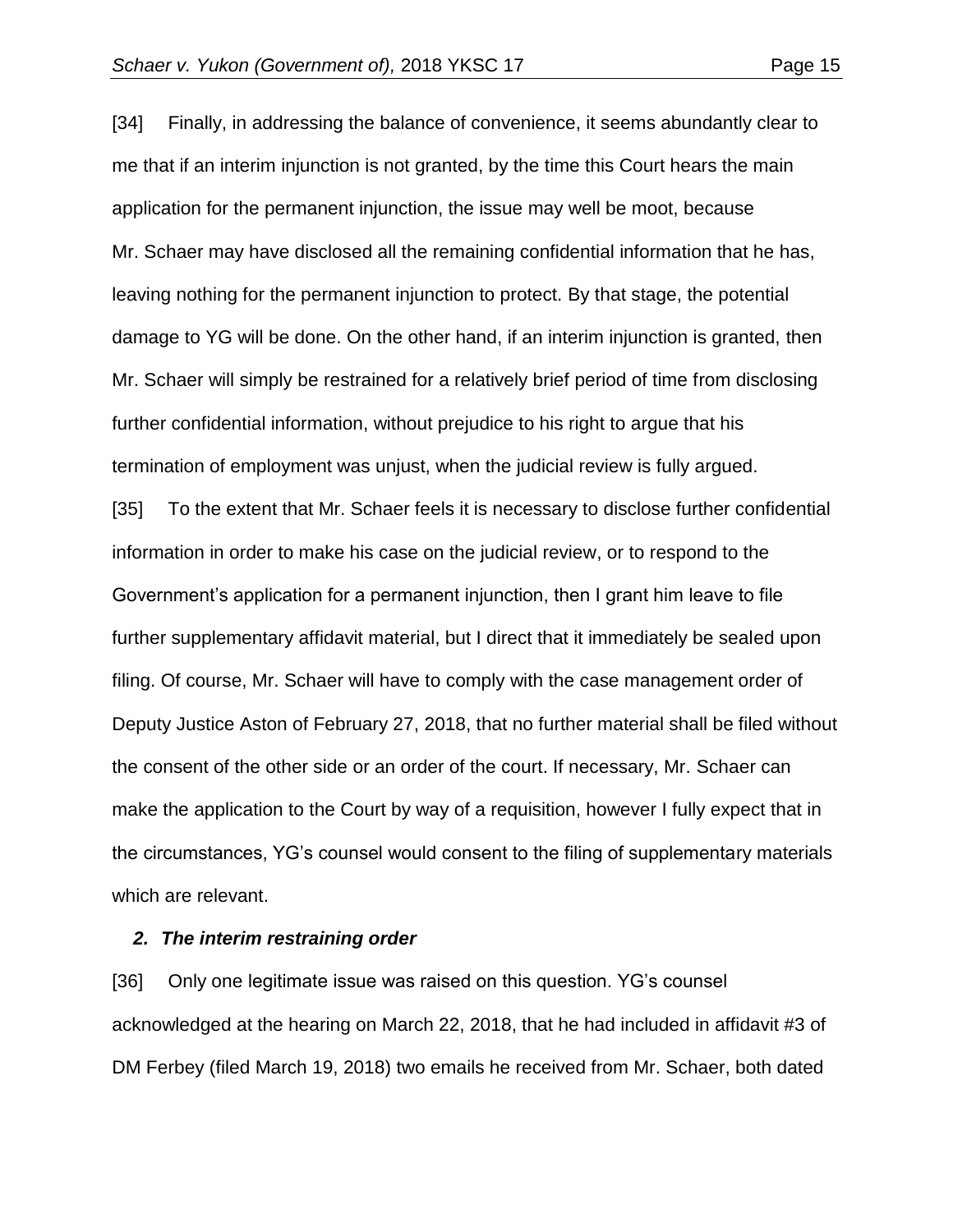March 2, 2018, which were marked "Without Prejudice". In the first of those emails, Mr.

Schaer included the following remarks regarding Ms. Monkman:

Ms. Monkman shall either recant the allegations contained in her Affidavit or I shall have her charged with perjury and contempt of Court; commence a civil action against Ms. Monkman in Defamation; file a written complaint with the Law Society, and make public the enclosed date and timestamped screenshots [of text messages he exchanged with his fiancée] and referenced digital audio recordings evincing Ms. Monkman's referenced statements where Ms. Monkman, your client and yourself shall be judged in the court of public opinion for your collective malfeasance and lies to the Honourable Court.

In the second email, Mr. Schaer makes a submission that his oath of confidentiality and

non-disclosure had been vitiated by the "violations of law" committed by the various co-

workers he secretly recorded, and presumably by the failure of the Government to take

action in response.

[37] Because both emails have been marked "Without Prejudice", YG's counsel

acknowledges that the issue of settlement privilege arises. This was dealt with by me in

*Ross River Dena Council v. The Attorney General of Canada*, 2009 YKSC 4, where I

stated:

34 The three criteria for settlement privilege are set out by Sopinka et al. in *The Law of Evidence in Canada*, 2nd ed. (Markham: Butterworths, 1999), at p. 810:

"(a) a litigious dispute must be in existence or within contemplation;

(b) the communication must have been made with the express or implied intention that it would not be disclosed to the court in the event that the negotiations failed; and,

(c) the purpose of the communication must be to attempt to effect a settlement"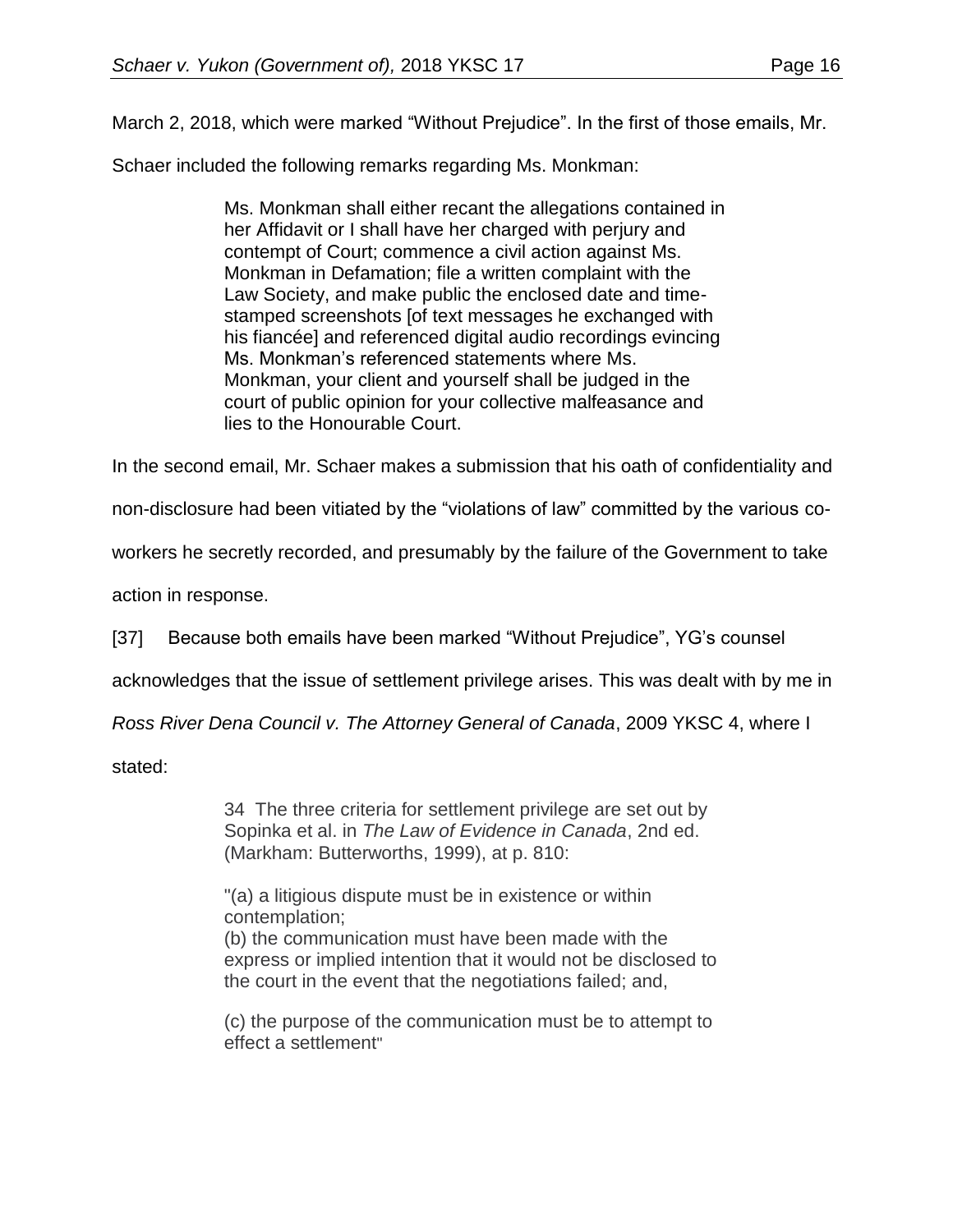All three conditions must be met for the privilege to apply. In that case, I also cited case law noting that the focus of settlement privilege is in the public interest in encouraging settlements and that the protection afforded settlement communications is less stringent than that afforded to solicitor-client privilege (paras. 25 and 36).

[38] In the case at bar, there is no question that when Mr. Schaer drafted and sent the emails, litigation was already in existence, as he filed his petition on January 12, 2018.

[39] However, it is less clear whether Mr. Schaer intended that those communications would not be disclosed to this Court. I say that for two reasons. First, the nature of their content, which Mr. Schaer would presumably argue supports his position on both proceedings. Second, because Mr. Schaer himself appended to his affidavit in support of the petition the email he sent to the DM, ADM, and Minister on November 3, 2017 (referenced above), and it was similarly marked "Without Prejudice".

[40] With respect to the third condition precedent for settlement privilege to apply, I do not think that it can reasonably be argued that anything in either email can be construed as an attempt to effect a settlement.

[41] Accordingly, the three conditions to invoke settlement privilege have not all been met. I will therefore take the emails into consideration in resolving the question of the interim restraining order.

[42] I note that Deputy Justice Aston previously touched on this issue at the case management conference on February 27, 2018. At that time, he had regard to the submissions of YG's counsel, based on Ms. Monkman's affidavit, that she has suffered some adverse emotional reactions from conversations and confrontations with Mr. Schaer in the workplace. She deposed that on October 19, 2017, she could not bring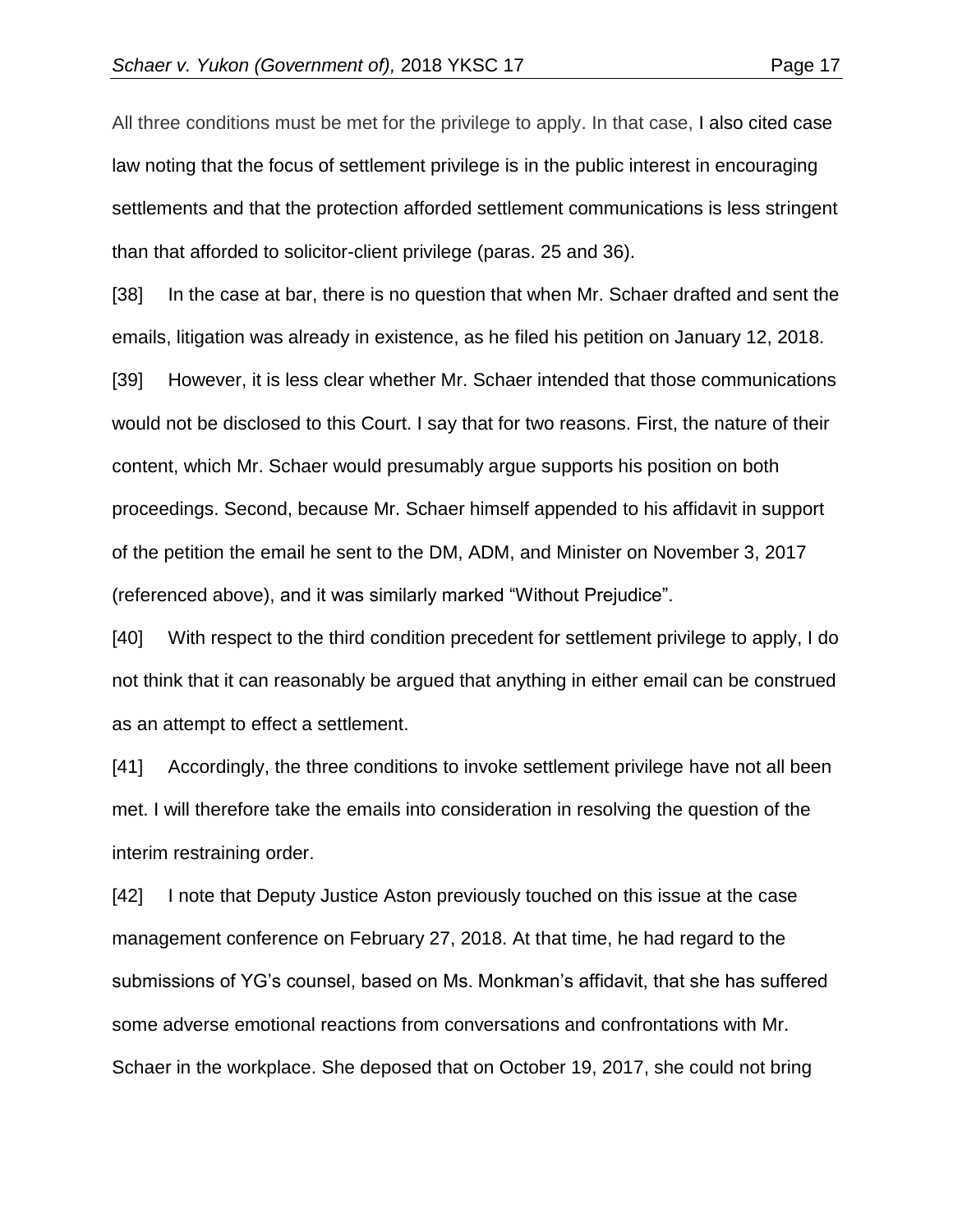herself to go into work. On October 24<sup>th</sup>, she went back to the office, but was permitted by her supervisor, Mr. Rideout, to work from home. However, before Ms. Monkman left the office that day she had another interaction with Mr. Schaer which made her realize that she needed additional time away from him "and the environment of paranoia he created". She therefore went off on leave again. Ms. Monkman then deposed that she returned to work on November 6 or 7, 2017, but that she does not believe she could ever work happily or productively again in an office with Mr. Schaer.

[43] Deputy Justice Aston was satisfied by these submissions and that evidence that it was appropriate to make the order that Mr. Schaer not cross-examine Ms. Monkman in person, but rather through retaining counsel or by written interrogatories. Deputy Justice Aston said that his direction struck the proper balance between Mr. Schaer's ability to test the evidence and Ms. Monkman's apparent need to be protected from further confrontation with Mr. Schaer.

[44] There is no reason to suppose that Ms. Monkman's attitude towards Mr. Schaer has changed in the meantime. Therefore, any further contact by him between now and the final disposition of the judicial review will, in all likelihood, continue to cause her emotional distress.

[45] Indeed, it seems even more likely that would be the case now, given the tone of his email of March 2, 2018, which was cc'd to Ms. Monkman, and which can reasonably be described as bullying and threatening and an attempt to get her to change her evidence.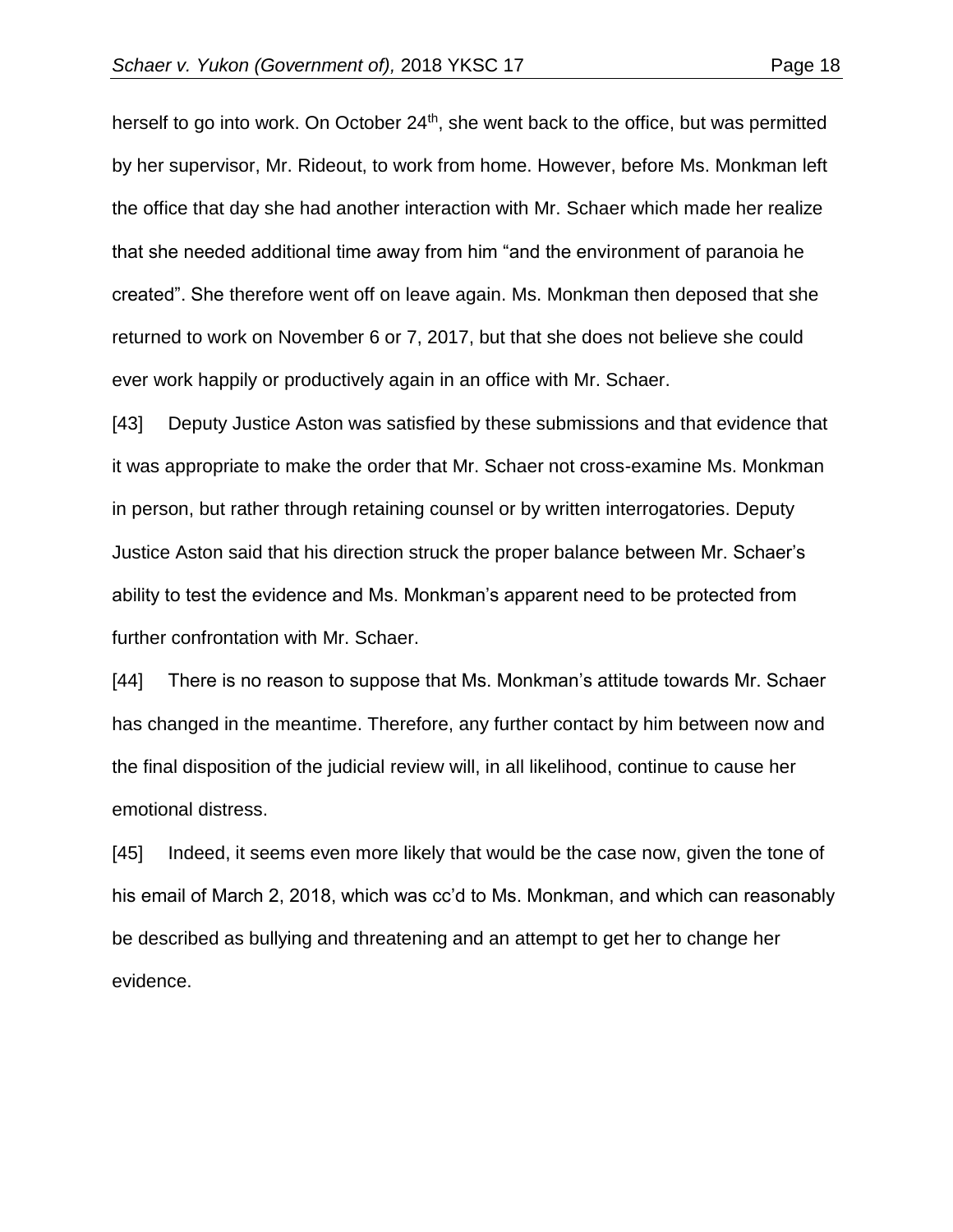and the final resolution of the judicial review application.

[46] Finally, on this issue, there is little or no prejudice to Mr. Schaer by being prohibited from having contact with Ms. Monkman, directly or indirectly, between now

#### **CONCLUSION**

[47] For the above reasons, I grant the interim injunction sought in YG's notice of application filed March 21, 2018. I further grant the interim restraining order in their notice of application filed March 19, 2018. The government will have its costs on both applications, which pursuant to Rule 60(14)(a), I fix at \$500 per application, inclusive of disbursements.

[48] As I indicated at the hearing on March  $22<sup>nd</sup>$ , there is still an outstanding issue about YG's objection under Rule 54(23), filed January 18, 2018, that Mr. Schaer's request in his petition under Rule 54(20) for material from the decision-maker is improper. YG objected because Mr. Schaer referenced two decisions in his petition, the initial decision to terminate his employment on November 8, 2017, and the subsequent decision by DM Ferbey to dismiss Mr. Schaer's appeal of that termination, pursuant to his letter of December 27, 2017. YG points out that Rule 54(4) limits an application for judicial review "to a single decision". That is strictly speaking correct, however the two decisions are really different parts of the one decision to terminate Mr. Schaer's employment. The original announcement was made on November 8, 2017, and the confirmation of that decision, on the appeal, was made on December 27, 2017. Accordingly, there is a connection and a continuum between the two. Thus, I expect the evidence and the legal arguments relating to each will be related. Accordingly, I will allow both to be reviewed within Mr. Schaer's judicial review application, bearing in mind